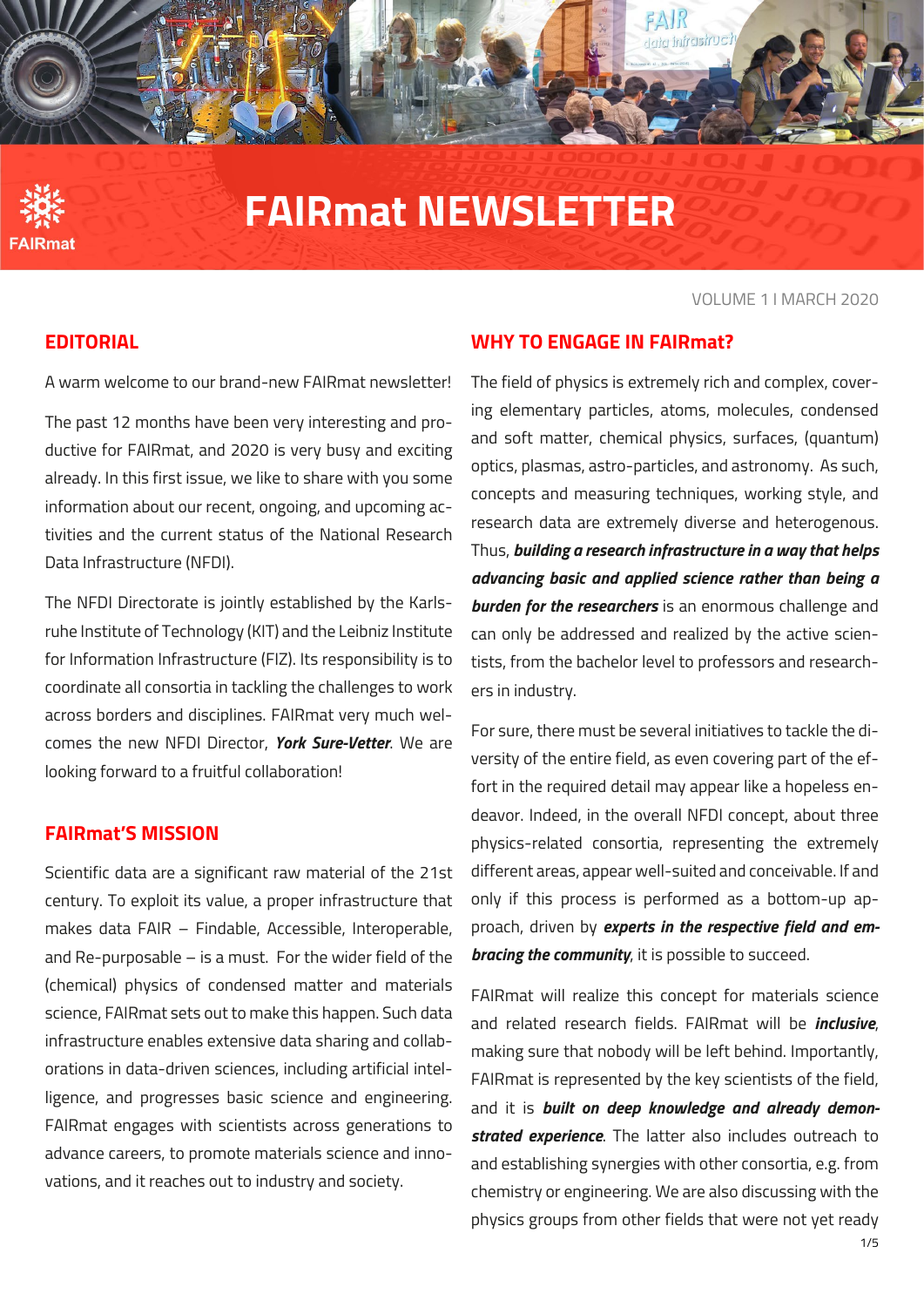

and did not submit a proposal in the first round. In short, FAIRmat comprises 7 *Areas*, listed below with the respective spokespersons:

**AREA A: Synthesis** - Martin Albrecht (Leibniz Institute for Crystal Growth) & Claudia Felser (Max Planck Institute for Chemical Physics of Solids)

**AREA B: Experimental Materials Science** - Mark Greiner (Max Planck Institute for Chemical Energy Conversion) & Christoph Koch (Humboldt-Universität zu Berlin)

**AREA C: Computational Materials Science** - Matthias Scheffler (Fritz Haber Institute Berlin) & Kurt Kremer / Tristan Bereau (Max Planck Institute for Polymer Research)

**AREA D: Digital Infrastructure** - Hans-Joachim Bungartz (Technical University of Munich) & Wolfgang Nagel (Centre for Information Services and High-Performance Computing, TU Dresden)

**AREA E: Use Case Demonstrators** - Christof Wöll (Karlsruhe Institute of Technology) & Axel Groß (Ulm University)

**AREA F: User Support, Training & Outreach** - Matthias Scheffler (FAIR-DI e.V.) & Martin Aeschlimann (TU Kaiserslautern)

**AREA G: Administration & Coordination** - Claudia Draxl & Matthias Scheffler (both FAIR-DI e.V.)

Each Area is subdivided in several *Tasks*; for more information, see [www.fair-di.eu/fairmat/structure.](https://www.fair-di.eu/fairmat/structure)



Figure 1: Christof Wöll (KIT and FAIR-DI), Markus Scheidgen (HU Berlin), Matthias Scheffler (FHI Berlin and FAIR-DI), Claudia Draxl (HU Berlin and FAIR-DI), and Mark Greiner (MPI for Chemical Energy Conversion) at the NFDI evaluation, Dec. 5-6, 2020.

#### **STATUS OF THE FAIRmat PROPOSAL**

FAIRmat submitted its proposal for being a consortium within the NFDI on 15 October 2019; the evaluation (*NFDI Colloquium Physics*) took place on December 5-6 in Königswinter near Bonn. FAIRmat was reviewed together with the other physics-related consortia, i.e. AstroNFDI (astronomy, astrophysics, and astroparticle physics), PAHN-PaN (particle, astroparticle, hadron, and nuclear physics), and DAPHNE (photon and neutron experiments). Overall, we experienced a very positive atmosphere and constructive questions. At the end of January, we received an excellent report, highlighting the significance of FAIRmat for the success of the NFDI and its leading role in an international context:

"*Das Konsortium wird als wesentlich für den Erfolg der NFDI eingestuft. Gleichfalls würde das Vorhaben mit einer international anerkannten Dateninfrastruktur für die naturwissenschaftlichen Materialwissenschaften aus Sicht der Begutachtenden eine Vorreiterrolle im internationalen Kontext übernehmen können.*"

The funding decision of the first round will be announced on June 26 by the GWK (Gemeinsame Wissenschaftskonferenz). We hope that FAIRmat will soon be able to start its work with full speed such to keep the engagement and enthusiasm of our members.

Over the past year, FAIRmat has created an euphoric spirit in the community. With NOMAD [\(www.nomad](http://www.nomad-coe.eu/)[coe.eu\)](http://www.nomad-coe.eu/), it started out with computational materials-science (see below). Now, by reaching out to materials synthesis and experimental science, FAIRmat is covering the full complexity of the field. Being well integrated into the Condensed Matter Section of the German Physical Society, the MPG (e.g. Big-Data Network, CPTS), a large number of universities and institutes as well as various international activities (for example RDA, GO FAIR, EOSC), FAIRmat will quickly put its planning into practice, once a hopefully positive funding decision will have been made.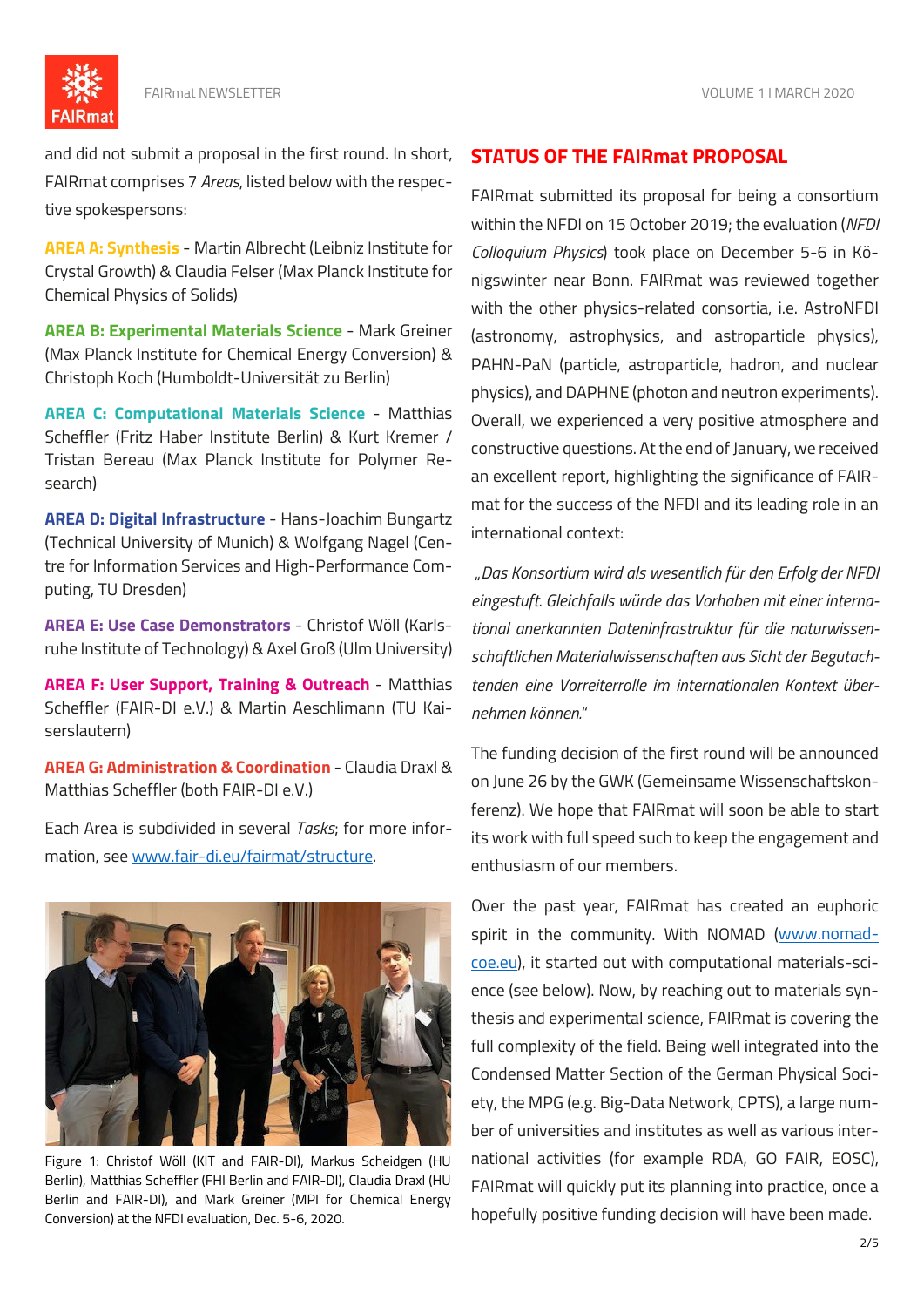**FAIRmat** 

FAIRmat NEWSLETTER VOLUME 1 I MARCH 2020

# **INTERNATIONAL AFFAIRS**

FAIRmat and FAIR-DI are proud that the world's most renowned experts in materials-data science and infrastructure have agreed to serve on their *International Advisory Board*. Their first members are:



Kristin Persson, director of The Materials Project (USA);



James Warren, director of the NIST Materials Genome Program (USA);



Isao Tanaka, a leader in Japan's big data activities, including high-through-put screening and AI (JP);



Barend Mons, co-leader of GOFAIR and president of CODATA (NL);



Kimmo Koski, co-initiator of EUDAT, managing director of CSC - IT Center for Science (FI).

Figure 2: Members of the International Advisory Board

# **NOMAD**

Part of FAIRmat's **AREA C** is the NOMAD infrastructure [\(www.nomad-coe.eu\)](http://www.nomad-coe.eu/). The *NOMAD Repository*, going online 2014 and being further developed as a European *Center of Excellence (CoE) in Computing Applications,* has established itself as the biggest data store of computational materials science worldwide. More than *100 million calculations* with billions of datasets have been uploaded at the NOMAD Repository. These were created by billions of CPU hours invested at high-performance computer centers worldwide.

The NOMAD CoE has now secured funding until fall 2023 as a CoE in High-Performance Computing (HPC). It is complementary to FAIRmat as it is focused on advancing scientific software from *ab initio* electronic-structure theory towards exascale computing and extreme-scale data. FAIRmat expects significant synergies with the NOMAD CoE also via the Barcelona Supercomputer Center (BSC) and the Finnish IT Center for Science (CSC) - two HPC centers where early 2021 the first pre-exascale computers will be installed in Europe.

# **RECENT EVENTS**

From July 8 to 12, 2019, leading computational and experimental materials scientists got together with experts in data science at the *NOMAD/FAIR-DI Workshop on Shared Metadata and Data Formats for Big-Data Driven Materials Science* (for the outcome, see below).

From September 9 to 13, 2019, *Big Data Summer – A Summer School of the BiGmax Network* took place in Platja d'Aro, Spain. The school was predominantly targeted towards PhD students and young postdocs. The 15 invited speakers addressed important background and recent advances in data-driven materials science. The topics covered a wide spectrum to demonstrate the challenges and potential that research data offer.

*James Warren* (director of the materials genome program at NIST, USA) visited FAIR-DI and presented a lecture on *The Materials Genome Initiative and Artificial Intelligence* on January 30, 2020.

On January 20, 2020, the colloquium *FEST* (frontiers in electronic-structure theory) *with FAIRness* was held in honor of Claudia Draxl's birthday. Plenary speakers were Kristin Persson (Berkeley National Lab), Lucia Reining, this year's winner of the Gentner-Kastler-Prize of the DPG (ETSF, CNRS, École Polytechnique), Norbert Koch (HU Berlin), and Matthias Scheffler (FHI Berlin).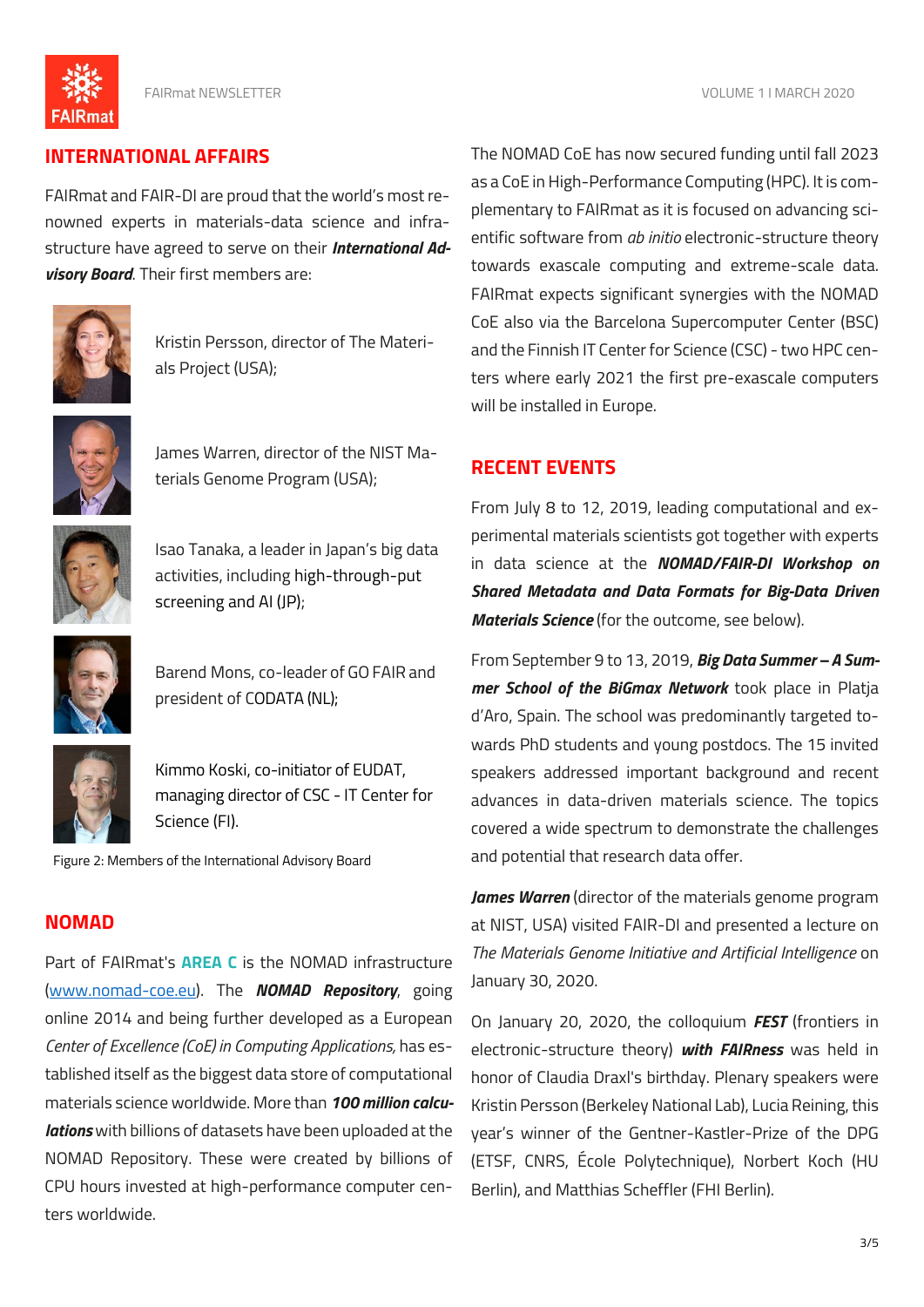



Figure 3: Kristin Persson, Norbert Koch, Lucia Reining, and Matthias Scheffler talking at the FEST with FAIRness, Berlin, January 20, 2020

Unfortunately, the *DPG Frühjahrstagung* of the Condensed-Matter Section (SKM) in Dresden had to be canceled. FAIRmat was significantly involved in three symposia:

- SYBD (Symposium *Big Data Driven Materials Science*; encompassing all SKM divisions): organized by J. Neugebauer and K. Kremer & M. Scheffler (both FAIRmat); invited talk by C. Draxl (FAIRmat)
- PSV III (*Impact of the upcoming "Nationale Forschungsdaten Infrastruktur NFDI" on the SKM Community*): organized by E. Runge (SKM Chair and FAIRmat) and Young DPG; invited talk by M. Scheffler (FAIRmat)
- O 62 / CPP 66 (Focus Session: *Big Data in Aquisition in ARPES*): organized by R. Ernstorfer, M. Hartelt & M. Aeschlimann (all FAIRmat); invited talk by C. Draxl

These events reflect the enthusiasm with which the FAIRmat community is committed to the topic of data infrastructure and data-driven research. We are working on replacements of these symposia to be held in the near future.

#### **OUTREACH AND EDUCATION**

A *lecture series* on *Data-driven Materials Science* will be held at the Humboldt-Universität zu Berlin in collaboration with the Max-Planck Graduate Center for Quantum Materials. The first edition will start April 6, 2020. The lectures will be video-recorded and made available through the FAIRmat website.

FAIRmat members are currently discussing how to implement appropriate *curricula* to account for the challenges, chances, and the *interdisciplinary character of the NFDI* and the *future research* it will enable.

## **METADATA – A TRUE COMMUNITY EFFORT**

In early 2016, the developers of the leading electronicstructure codes and the coordinators of the world-wide largest materials-science databases gathered at CECAM (a science and conference center in Lausanne) to discuss common principles for the standardization of the stored materials-science data.

The outcome of the workshop was summarized in the paper *Towards efficient data exchange and sharing for bigdata driven materials science: metadata and data formats*, published in npj Computational Materials [\(doi:10.1038/s41524-017-0048-5\)](https://www.nature.com/articles/s41524-017-0048-5).

The crucial aspect here was the introduction of a hierarchical and extensible metadata schema, the NOMAD MetaInfo. It serves the annotation of all data contained in electronic-structure codes to allow for finding, accessing, and reusing the data.

At the *NOMAD/FAIR-DI workshop* on Shared Metadata and Data Formats for Big-Data Driven Materials Science (July 2019, HU Berlin) the next step of shared materials-science data was discussed, motivated by the need of *enabling interoperability of data across all computational and experimental sub-fields of materials science*. A key concept for adding semantic content to the annotations and